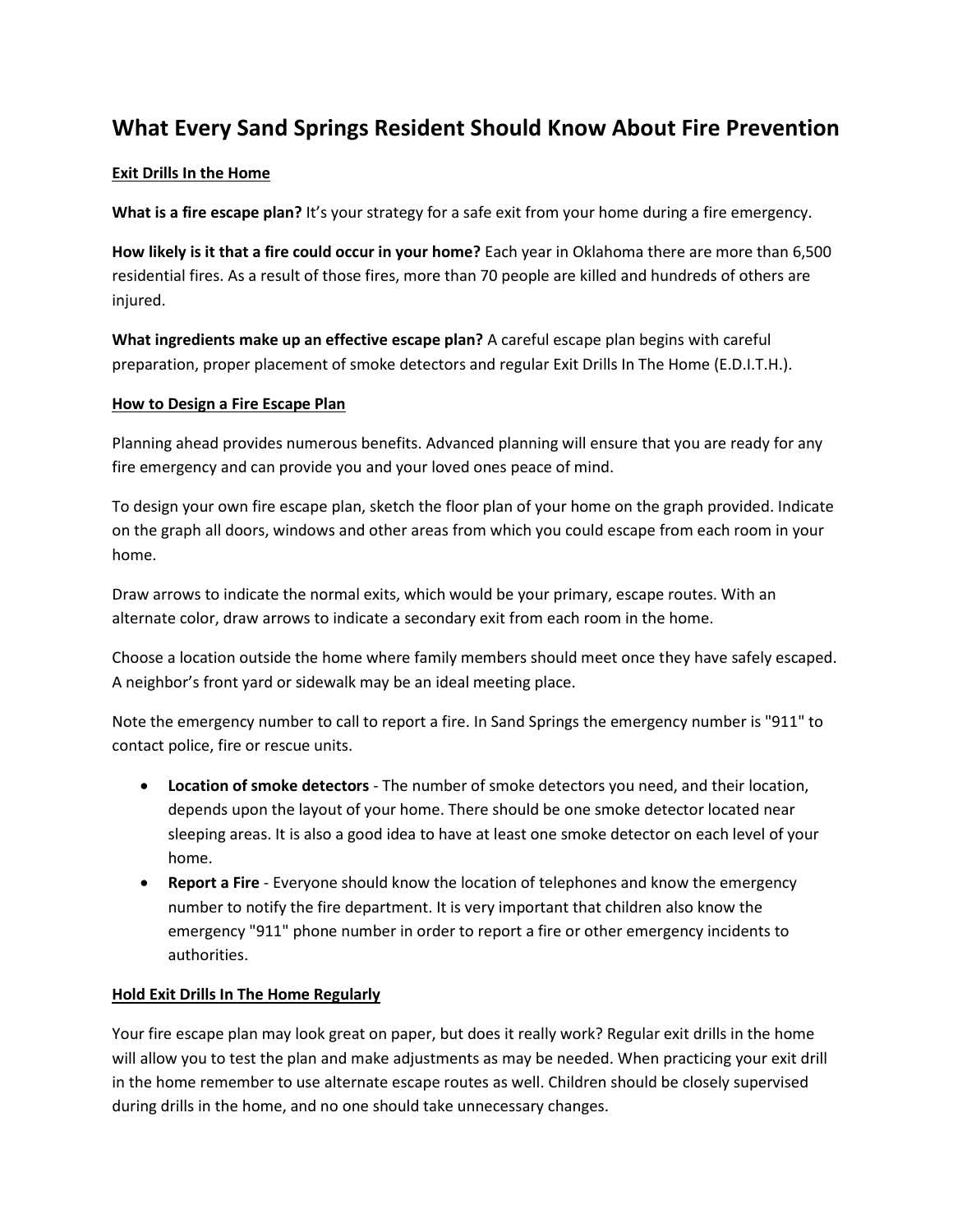## **Survival Tips**

- If you smell smoke in your home stay calm and remember to think! If you are in bed, don't waste time getting dressed or collecting valuables. Your own life is the most valuable possession you have.
- Crawl to the door leading from your room. This will allow you to breathe "good air" which is closest to the floor. Remember in the fire incident, smoke and most dangerous gases collect near the ceiling first.
- Before opening the door, feel the doorknob and door to see if it is cool. Brace yourself against the door, opening it carefully and slowly. Be sure to slam the door if you notice any smoke or heat from the opposite side.
- If you cannot escape using your primary exit from the room, use the secondary exit. As a reminder, do not jump from windows unless it is a last resort! This is especially important if you are two or more stories above ground.
- If you are located at a window, signal for help by waving a sheet or other light colored article. Firefighters and emergency personnel are trained to observe and to rescue persons from windows in the event of an emergency. Once outside the home, never re-enter a burning building.
- The importance of immediate evacuation is critical! Fire spreads rapidly within minutes, your home or apartment could become a raging inferno. REMEMBER, ANY TIME YOUR SAFETY IS THREATENED, DON'T DELAY AND ESCAPE!

#### **Planning for Special Needs**

- Some people face greater risks during a fire incident as they may have special disabilities. These would include individuals who are physically handicapped, or mentally impaired.
- A whistle may aid visually impaired people who need to signal for help if they lose their way during an evacuation.
- A retarded person should sleep in a bedroom near someone who can help in the event of an emergency. A constant review of the fire escape plan will be needed to reinforce the procedures to be followed.
- A physically handicapped person may require a sleeping area on the ground floor. Designing a special escape plan for a physically handicapped person depends on the abilities of that person.
- Exit Drills In The Home can help people to prepare for an emergency. Most home fires begin between the hours of midnight and 6 a.m. This is a time when most people are least prepared. In the middle of the night, a fire can be a disaster if you and your family are not familiar with how to escape during an emergency.